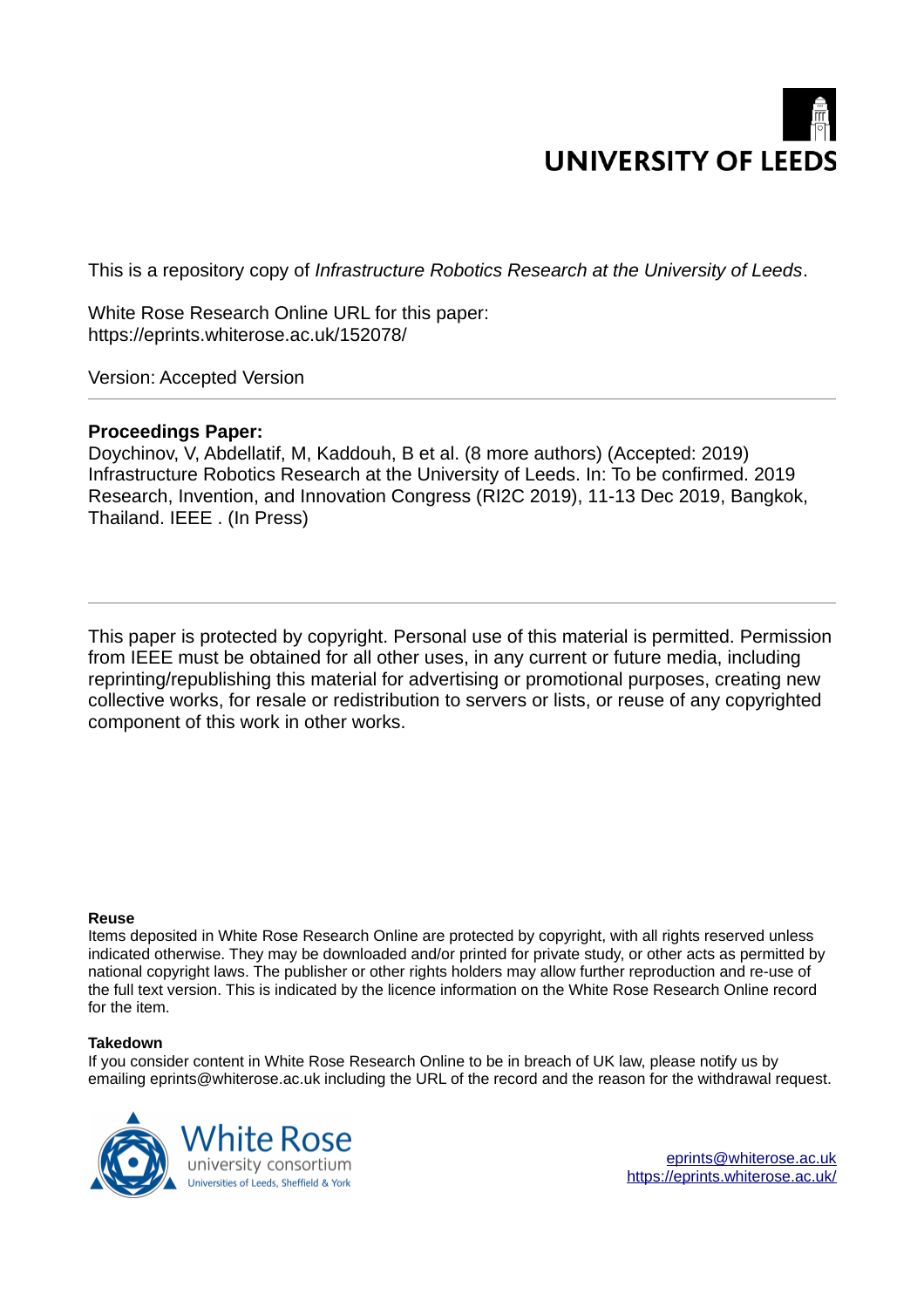# Infrastucture Robotics Research at the University of Leeds

Viltor Doychinov *School of Electronic and Electrical Engineering*, University of Leeds Leeds, UK v.o.doychinov@leeds.ac.uk

George Jackson-Mills *Mechanical Engineering University of Leeds*  G.Jackson-Mills@leeds.ac.uk

Mohamed Abdellatif *Civil Engineering University of Leeds* Leeds, UK M.Abdellatif@leeds.ac.uk

Raul Fuentes *Civil Engineering University of Leeds*  Leeds, UK R.Fuentes@leeds.ac.uk

Bilal Kaddouh *Mechanical Engineering University of Leeds*  Leeds, UK B.Kaddouh@leeds.ac.uk

Anthony Cohn *Computing University of Leeds*  Leeds, UK A.G.Cohn @leeds.ac.uk

Bilal Malik *Electronic and Electrical Engineering*, University of Leeds Leeds, UK elbtm@leeds.ac.uk

Robert Richardson *Mechanical Engineering University of Leeds* Leeds, UK R.C.Richardson@leeds.ac.uk

Nonchanutt Chudpooti *Industrial Electric and Control System Research Center, Department of Industrial Physics and Medical Instrumentation, Faculty of Applied Science, King Mongkut's University of Technology North Bangkok* Bangkok, Thailand nonchanutt.c@sci.kmutnb.ac.th

Ian D. Robertson *School of Electronic and Electrical Engineering*, University of Leeds Leeds, UK I.D.Robertson@leeds.ac.uk

Nutapong Somjit *School of Electronic and Electrical Engineering*, University of Leeds N.Somjit@leeds.ac.uk

*Abstract***—Increased population growth and continued urbanisation will necessitate novel, bold, and revolutionary approaches to infrastructure inspection, maintenance, and repair. This will likely be done by swarms of autonomous robotic systems. The University of Leeds is quickly establishing itself as a leader in the field by taking part in two ambitious infrastructure robotics projects - Self-Repairing Cities and Pipebots. Here we present an overview of these projects, as well as two outputs from them - an Asphalt 3D Printing drone, and a wirelessly powered pipe inspection robot.** 

## *Keywords—Robotics, Autonomous System, Wireless Power Transfer, 3D Printing*

## I. INTRODUCTION (*HEADING 1*)

In a recently published White Paper by the UK's Robotics and Autonomous Systems Network, [1], the authors make a compelling case for the future vision of a society where infrastructure engineering, repair, and maintenance is undertaken with zero disruption to the everyday lives of people, and with zero environmental impact.

This is a bold and ambitious vision that requires significant research and development efforts, at various Technology Readiness Levels (TRLs), in order to become reality.

In pursuit of this vision, academic and research staff at the University of Leeds is undertaking two large, five-year research projects, in the broad field of infrastructure robotics.

These combine experience and expertise in multiple fields of engineering, science, and humanities.

In this paper, these projects are briefly summarised, including their envisioned contribution to the UK-RAS White Paper. Examples of the novel work undertaken and results achieved by the team are also presented and discussed.

### II. SELF REPAIRING CITIES OVERVIEW

The first project that will be discussed is the Balancing the impact of City Infrastructure Engineering on Natural systems using Robots, or "Self-Repairing Cities" for short [2]. The grand vision of this project is that of a city where infrastructure is autonomously maintained and dynamically responsive, focused on: securing the health & well-being of its citizens; contributing to flourishing and sustainable natural systems in the city; and creating positive economic and societal outlooks.

To this end, there are several possible avenues for autonomous robotic systems to achieve this vision. These are organized in separate distinct themes, illustrated in Fig. 1.

Out of these, the main focus of the project is on the following three:

- Perch and Repair: Remote maintenance and modernisation of lighting columns to promote their use as multifunctional platforms for city communication nodes
- Perceive and Patch: Swarms of flying vehicles for autonomous inspection, diagnostics, repair and prevention of highway defects (e.g. potholes)
- Fire and forget: Hybrid robots designed to operate indefinitely within live utility pipes performing inspection, repair, metering and reporting tasks

Out of these, the team at the University of Leeds has expended considerable efforts into bringing the Perceive and

Funded by Engineering and Physical Sciences Research Council UK Grants EP/N010523/1 and EP/S016813/1.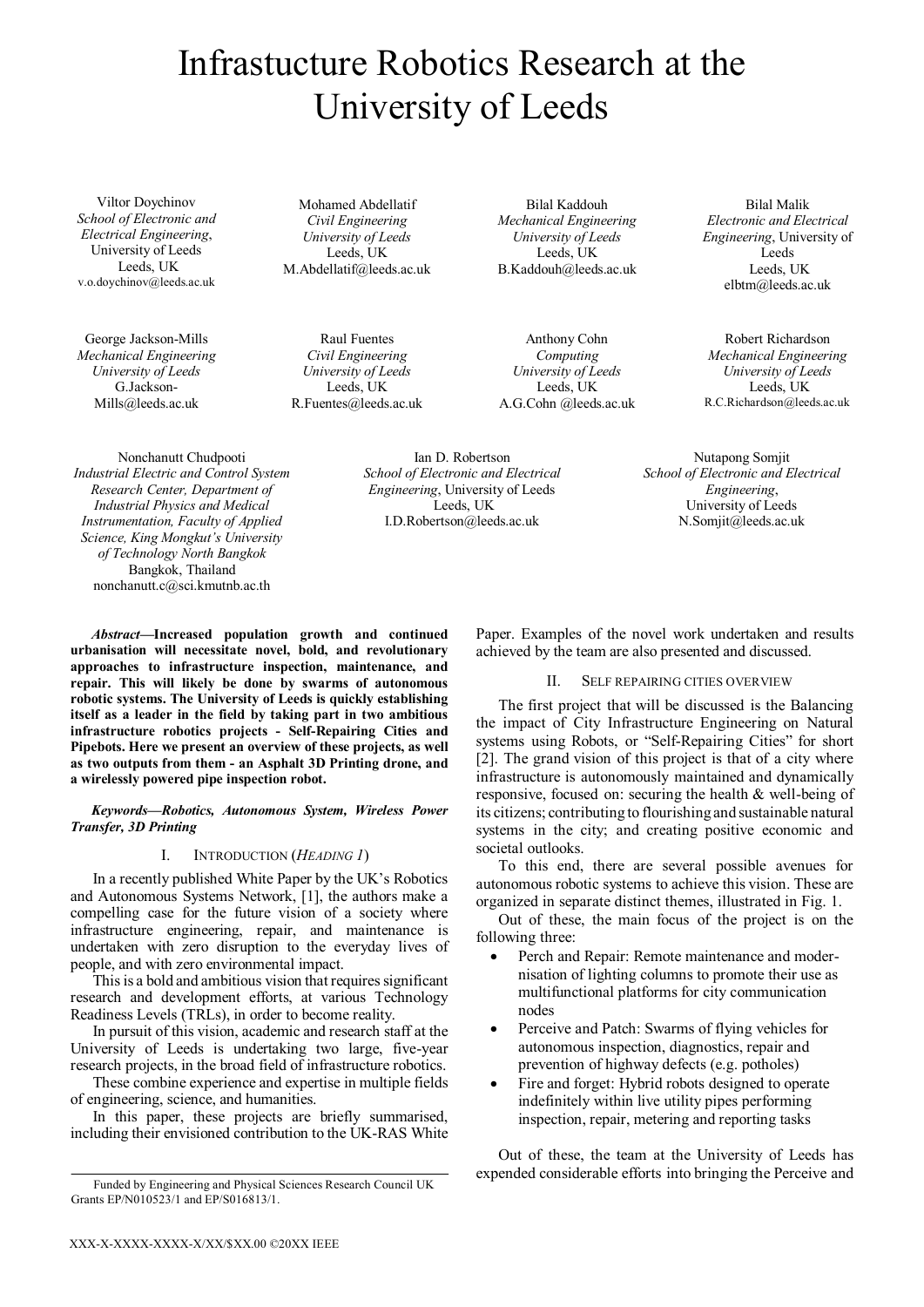

Fig. 1 Different themes of Self-Repairing Cities project.

Patch demonstrator to reality. Combining our individual expertise in aerial robotics, computer vision, and automated control, together with the invaluable contribution of our project partners in the field of civil engineering and material science, we have come up with the idea of an Asphalt 3D Printing Unmanned Aerial Vehicle. Details of this demonstrator are presented in the following section.

#### III. SELF REPAIRING CITIES DEMONSTRATION

A flagship demonstrator of the Self-Repairing Cities is the Asphalt 3D Printing Drone. It directly fulfils the "Perceive and Patch" aspect of the project, by autonomously detecting cracks in the road surface during flight, landing on top of them, and filling them using a novel asphalt extruder [3].

A photo of the full system on the ground is presented in Fig. 2. It consists of a DJI hexacopter, a CoLiDo delta frame, custom designed and made tracks for ground mobility, and the asphalt extruder mentioned previously. In addition, a sophisticated on-board computer vision system is used to recognise cracks in the road surface.

One area where the multidisciplinary team at the University of Leeds and its partner institutions excel is the seamless integration of components and systems. In the case of the drone, the main contribution stems from making sure the on-board computer vision system can recognise and process cracks in the road surface, and output data in a way that is suitable for the control of the CoLiDo delta frame.

The integration is implemented in Python, with calls to a Matlab script to run the computer vision system. The output of that system is a list of X-Y coordinate pairs, which correspond to particular points, or "pixels", of the crack. The control of the frame itself is through another custom Python script, which uses this output to carefully position the asphalt extruder above those points, depositing asphalt as it moves. A diagram showing this workflow is given in Fig. 3.

Finally, a photograph captured by the on-board camera, showing the system in action, is shown in Fig. 4. In that figure, the precision and accuracy of the developed solution can be clearly seen in that a very narrow and irregularlyshaped crack is neatly filled with molten asphalt. Experiments to test the quality of the repaired crack and its longevity are still ongoing.

## IV. PIPEBOTS OVERVIEW

Another ambitious multi-institution project that the University of Leeds is taking an active part in is the Pervasive Sensing for Buried Pipes project, or "Pipebots" for short [4]. This project aims to address the worldwide issues of pipe inspection and rehabilitation, in particular pipes used for the transport of potable water and those used for drainage and sewerage. The ambition of the project is to adopt a truly interdisciplinary approach to this grand challenge and solve it by researching and developing a swarm of autonomous robots, which can be deployed and remain in the pipes indefinitely.

This approach is illustrated in Fig. 5, which shows a breakdown of the project into its constituent, yet interlinked, themes,

Crucial to achieveing the goal of indefinite deployment will be the ability to wirelessly recharge the on-board batteries of the individual "Pipebots". To this end, initial experiments were carried out at the University of Leeds, to investigate the feasibility of using millimetre-wave wireless power transfer. Results and more detailed discussion follows in the next Section. Despite the use of a steel gas pipe, the findings will be applicable to similar metal pipes used in the water distribution network.

#### V. PIPEBOTS DEMOSTRATION

The use of high-power electromagnetic (EM) waves for Wireless Power Transmission (WPT) has been studied since the late 19th century [5], with arguably one of the most famous demonstrators being the "Microwave Powered Helicopter" by W. C. Brown [6]. The two main modalities investigated by the research community are near-field nonradiative power transfer, such as magnetic, inductive, and capacitive coupling; and far-field power transfer through highly directional antennas [7], [8].

The near-field methods have successfully been adopted in commercial products for efficient charging of consumer electronics. With the increased popularity of Electric Vehicles (EV) concepts have been proposed for their continuous charging via capacitive coupling systems [9]. The main disadvantage of the near-field method of power transfer is the short maximum operating distance, which is on the order just a few centimetres [10]. On the other hand, far-field



Fig. 2 Asphalt 3D Printing Drone.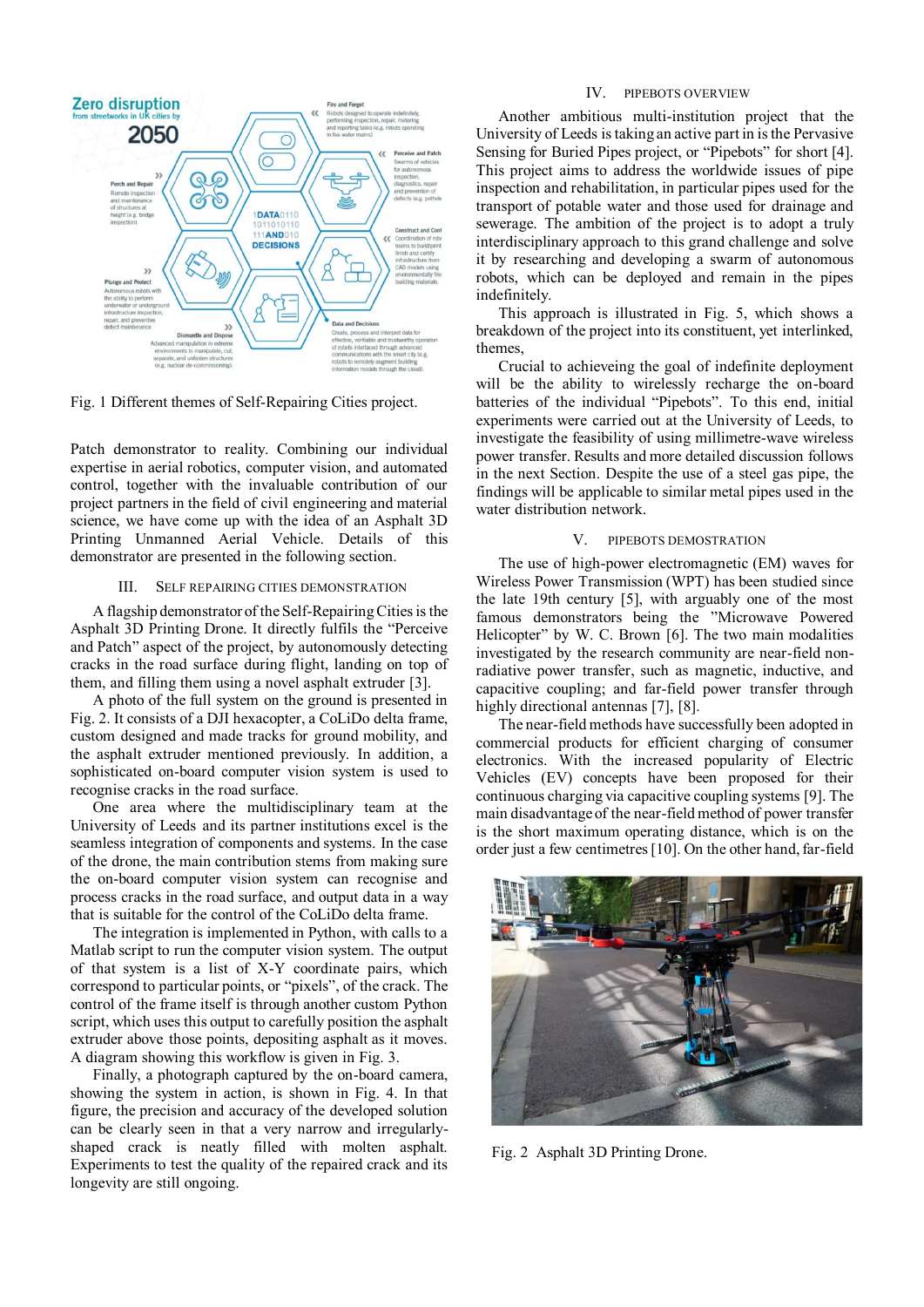

Fig. 3 Illustration of the automation process behind autonomous crack detection and filling.

systems suffer from large propagation losses through atmospheric attenuation and absorption, limiting the amount of power that can be delivered to a receiver [11]. Furthermore, regulations on transmitted power in the Industrial, Scientific, and Medical (ISM) bands further limit the potential deployments of such systems to low-powered Internet-of-Things sensors [12]–[14].

Recently, another mode of WPT has been proposed, and that is WPT in shielded metal pipes, which can potentially deliver higher power, on the order of several Watts, at distances up to tens of metres [15]. This is enabled by considering the pipes as circular waveguides, which support low-loss EM propagation [16]. This in turn opens up exciting opportunities for remote powering and charging of pipe inspection robots, eliminating the need for a tethered power connection.

Here we present experimental results of WPT to a small robot, designed to fit in and inspect 25.4 mm diameter gas pipes. Details of the robot prototype are given, as well as measurements of the electromagnetic propagation environment within the pipe used for these tests. Finally, a short discussion on the WPT module performance is included.

## *A. Scenario Description and Robot Prototype*

A photograph showing the experimental setup is given in Fig. 6a. The pipe used is a decommissioned 2 metre long cast iron pipe. A Keysight E8267D Vector Signal Generator is used to provide the EM signal, which can then be coupled to the pipe through a standard gain horn antenna, as shown in Fig. 6b.



Fig. 4 Close-up view of a filled crack.



In this scenario, the aim is to deliver as much power as possible when the robot is at the far end of the pipe, with input RF power limited by the capabilities of the E8267D.

The details of the robot prototype are presented in Fig. 7a and Fig. 7b. The body of the robot is 3D printed as a whole using a Stratasys Objet1000 Multi-Material 3D printer, and houses the MCU (Pololu Baby Orangutan), a single brushed DC motor, backup batteries (2 x 3.7 V 100 mAh LiPo), as well as a night-vision camera. The robot also includes the PT module, which is discussed in Section V-B.

#### *B. Pipe Propagation Measurements and WPT Module*

As mentioned earlier, metal pipes act as circular waveguides from an EM propagation point of view. The lowest cut-off frequency, i.e. the frequency below which propagation in the waveguide cannot occur, is an important parameter of any waveguide, and is dependent on its diameter. For the pipe used in this experiment, this was found to be 6.922 GHz [17].

Furthermore, the assumption for low loss is dependent on the surface roughness of the inside of the pipe being low [18]. In the case of the cast iron pipe used in this paper, this was found to not be the case, due to corrosion and material buildup on the inside surface of the pipes. The propagation loss inside the pipe was then measured using a Keysight N5247 PNA-X, resulting in Fig. 8a. Loss results are shown both for the pipe on its own, as well as a composite loss when a Tapered Slot Antenna (TSA) [19] is used at the receiver end. The frequency ranges for which data is presented correspond to those for which horn antennas were available at the time of the experiments.

Once the total propagation losses are known, and the RF input power level can be calculated, an RF-to-DC rectifier can be designed. It has been shown that the efficiency of a rectifier is a function of input power level, frequency, input impedance, and DC load resistance [20]. It is also dependent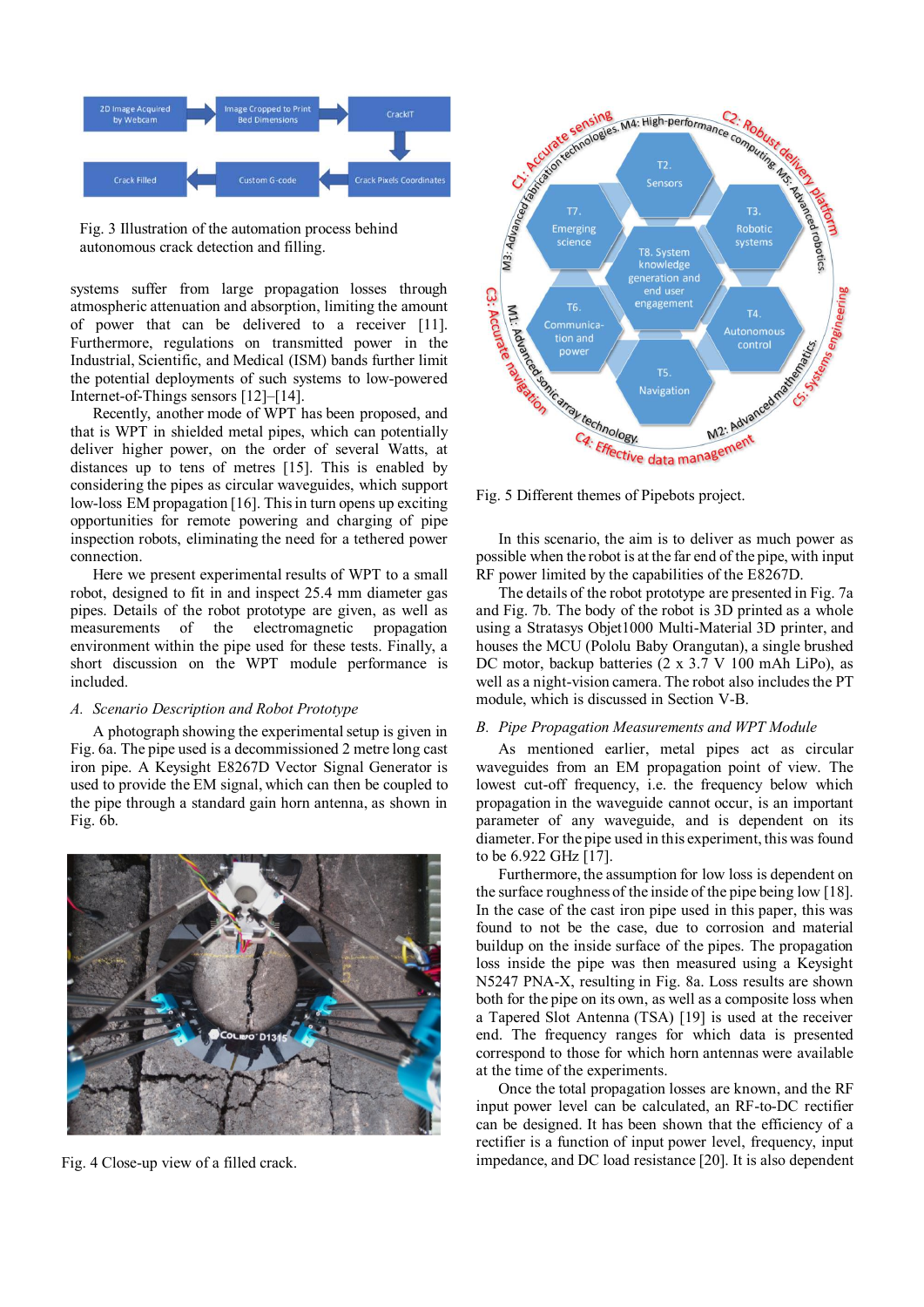

(a) Top side of prototype robot (b) Bottom side of prototype robot

Fig. 7 Pipe inspection robot prototype.



Fig. 8 Overview of the electromagnetic performance of the measurement setup.

on the type of semiconductor element used, i.e. a diode or a transistor, as well as overall circuit topology [11], [20].

For the WPT receiver used with the prototype robot, an 8 stage voltage doubler topology was thus selected, using commercially available low-barrier Schottky diodes (Avago HSMS-286C). The circuit was implemented on a low-loss PTFE substrate (Duroid 5880), with a TSA used to couple the incoming EM energy to the rectifier. The output of the rectifier can then be connected to a voltage regulator and a battery charging circuit, although physical space might become an issue. Details of the rectifier circuit are included in Fig. 7a and Fig. 7b.

The rectifier, as well as the TSA, were designed with dual-band operation in mind, with the bands being Ku-band  $(12 \text{ GHz} - 18 \text{ GHz})$  and Ka-band  $(26.5 \text{ GHz} - 40 \text{ GHz})$ . Rectification efficiency, defined as  $\eta = P_{DC} / P_{RF}$ , was found to be better for lower frequencies, with best performance (23%, 18 mW *PDC* ) obtained at a frequency of 12 GHz and 19 dBm of RF power at the input of the rectifier. A comparison between several frequencies in the Ku-band for different DC load resistances is presented in Fig. 8b



Fig. 6 Pipe measurement setup, including method of supplying RF power.

## *C. Conclusion*

Experimental results on EM propagation in a metal pipe, as well as WPT for powering and charging of a prototype robot have been presented and discussed. We have successfully demonstrated RF-to-DC rectification with up to 23% efficiency at the end of a 2 metre long gas pipe, which can be used to extend the operating lifetime of an autonomous inspection robot.

#### VI. DISCUSSION

The field of autonomous and large-scale deployments of infrastructure robotics is a nascent one, however it holds a lot of promise to improve the quality of life for everyone. The projects and research discussed in this contribution are just two ways in which this can be achieved. However, they both hold great promise and the potential to completely revolutionise the ways in which infrastructure in modern day cities is maintained and repaired

#### ACKNOWLEDGMENT

The team would like to thank the staff at the EPSRC National Facility for Innovative Robotic Systems for the fabrication of electronic circuits, 3D printing robot chassis, and general technical support

#### **REFFERENCES**

- [1] R. Richardson, R. Fuentes, T. Chapman, M. Cook, J. Scanlan, and L. Zhibin, "Robotic and Autonomous Systems for Resilient Infrastructure," Tech. Rep., https://www.ukras.org/wp-content/uploads/2018/09/UK RAS wp infrastructure final web.pdf
- [2] Cities. (2019) Self-Repairing Cities. [Online]. Available: https: //selfrepairingcities.com/
- [3] R. J. Jackson, A. Wojcik, and M. Miodownik, "3D printing of asphalt and its effect on mechanical properties," Materials & Design, vol. 160, pp. 468 – 474, 2018. [Online]. Available: http: //www.sciencedirect.com/science/article/pii/S026412751830724X
- [4] Pipebots. (2019) Pervasive Sensing for Buried Pipes. [Online]. Available: http://pipebots.ac.uk/
- [5] AN. Shinohara, Wireless power transfer via radiowaves. Wiley, 2013.
- [6] W. C. Brown, "The Microwave Powered Helicopter," The Journal of Microwave Power & Electromagnetic Energy, vol. 1, no. 1, 1966
- [7] N. Borges Carvalho, A. Georgiadis, A. Costanzo, H. Rogier, A. Collado, J. A. Garcia, S. Lucyszyn, P. Mezzanotte, J. Kracek, D. Masotti, A. J. S. Boaventura, M. de las Nieves Ruiz Lavin, M. Pinuela, D. C. Yates, P. D. Mitcheson, M. Mazanek, and V. Pankrac, "Wireless Power Transmission: R&D Activities Within Europe," IEEE Transactions on Microwave Theory and Techniques, vol. 62, no. 4, pp. 1031–1045, 4 2014. [Online]. Available: Available: http://ieeexplore.ieee.org/document/6734736/
- [8] Cost Action IC1301 Team, "Europe and the Future for WPT : European Contributions to Wireless Power Transfer Technology," IEEE Microwave Magazine, vol. 18, no. 4, pp. 56–87, 6 2017. [Online]. Available: http://ieeexplore.ieee.org/document/7920430/
- H. Zhang, F. Lu, H. Hofmann, W. Liu, and C. C. Mi, "A Four-Plate Compact Capacitive Coupler Design and LCL-Compensated Topology for Capacitive Power Transfer in Electric Vehicle Charging Application," IEEE Transactions on Power Electronics, vol. 31, no. 12, pp. 8541–8551,2016.
- [10] J. Dai and D. C. Ludois, "A Survey of Wireless Power Transfer and a Critical Comparison of Inductive and Capacitive Coupling for Small Gap Applications," IEEE Transactions on Power Electronics, vol. 30, no. 11, pp. 6017–6029, 2015
- [11] Z. Popovic, "Cut the Cord: Low-Power Far-Field Wireless Powering," IEEE Microwave Magazine, vol. 14, no. 2, pp. 55–62, 2013.
- [12] Ofcom, "UK Interface Requirement 2005," 2006. [Online]. Available: http://stakeholders.ofcom.org.uk/spectrum/technical/ interfacerequirements/